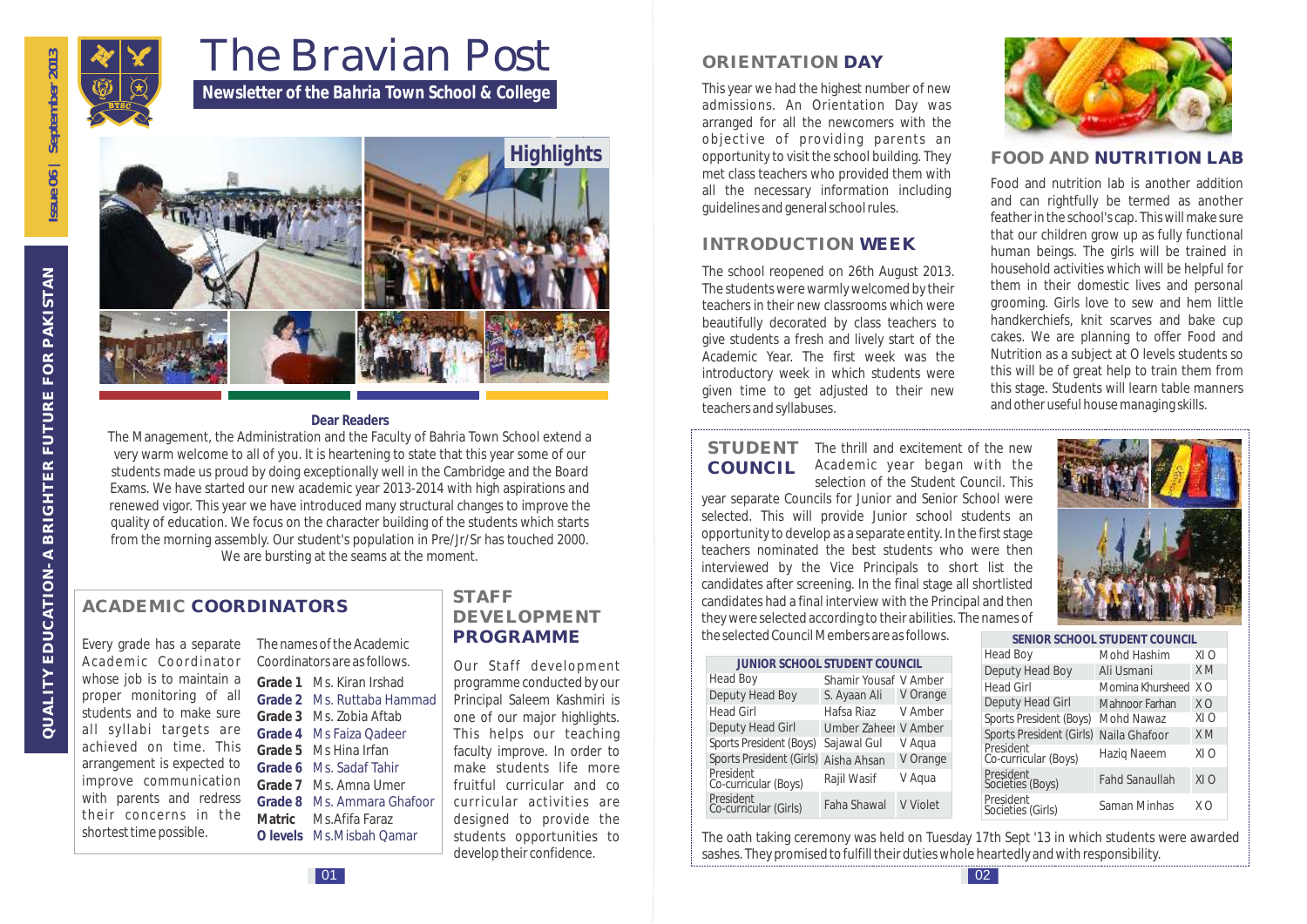#### **MATRIC AND O LEVELS RESULTS**



This year the students of Bahria Town School achieved outstanding results both in the Matric and O levels exams. The names of the High Achievers are as follows.

| Matric students got 100% result with 60% |     |       |  |
|------------------------------------------|-----|-------|--|
| of the students getting A+ and As        |     |       |  |
| Rimmal Minhaj                            | 989 | $A+$  |  |
| Rija Aamir                               | 963 | $A+$  |  |
| Afnan Tahir                              | 954 | $A+$  |  |
| Fatima Zulfiqar                          | 945 | $A+$  |  |
| Mubashir Asif                            | 931 | $A+$  |  |
| Maria Hamid                              | 900 | $A+$  |  |
| Zubia Imran                              | 890 | $A +$ |  |
|                                          |     |       |  |

**O levels students showed an outstanding result as well. The names of High achievers are as follows.**

| Aniba Kareem   | $6A+2A$ |            |    |
|----------------|---------|------------|----|
| Shiza Mann     |         | $1A+5A$ 2B |    |
| Amna Shahzad   | 6A 2B   |            |    |
| Umair Umar     | 5A 2B   |            |    |
| Anusheh Ahsan  | 5A 2B   |            |    |
| Hassan Rasheed | $1A+7A$ |            |    |
| Rabia Zafar    | 5A 2B   |            |    |
| Faizan Qudoos  | $3A+1A$ |            | 4B |
|                |         |            |    |



A separate computer lab has been set up in the Junior Block in order to make it easily accessible for Junior students. A newly furnished lab increased the students interest level and they were thrilled to work there.

# **ACTIVITY CUM ART ROOM**

A separate computer lab has been set up in the Junior Block in order to make it easily accessible for Junior students. A newly furnished lab increased the students interest level and they were thrilled to work there.



#### **DEFENCE DAY**

6th Sept is celebrated as the Defence Day in memory of those brave soldiers who fought and achieved martyrdom to protect the honour of our homeland during the Indo-Pak wars of 1965 & 1971. A special morning assembly was conducted to pay tribute to the martyrs.

**Wania Tariq** and **Ayesha Binte Arif** delivered patriotic speeches followed by a 1965 National song melodiously sung by the students.



# **MY FAVORITE TOY DAY**

Class I organized an activity 'My Favorite Toy' on Friday 27th September, 2013. All students of Class I brought their favorite toys and described them. After that they did creative writing about their toys. It was a fun activity as well as great learning for students of class I.



**USE OF AUDIO VISUAL AIDS**

We encourage teachers to use Audio Visual Aids as part of their teaching methodology to bring a change in the conventional way of teaching. This also orients young minds with emerging technologies. Ms. Irum Huma made the students enact a lesson on Rural and Urban living. The half a dozen students play acted the lesson. The English teacher Sunnia Malik also did a good job. Her students enacted a portion from Shakespear's Othello a play they were studying. The enthusiasm of the students was evident. These visual images were imprinted in their minds and improved their learning.





## **PERSONAL CLEANLINESS DAY**

All sections of Class 1 celebrated Cleanliness Day on Friday 20th September, 2013. All students brought their own toothpastes and toothbrushes, and they went to the washrooms with their class teachers. First, students were asked to wash their hands properly and then they were asked to brush their teeth in the proper way. Brushing teeth is essential for good oral health. Not only does brushing your teeth help prevent tooth decay it also helps prevent gum disease. After this activity the teachers discussed the importance of personal cleanliness with students. In short, it was a great learning as well as fun activity for students.

## **UPCOMING EVENTS**

- Ÿ **English / Urdu Essay Writing Competition**
- $\cdot$  2013 International Essay Writing and **Painting Competition**
- $\cdot$  2013 National ISMO Inter School Math **Olympaid**
- **•** October Assessment
- **Badminton and Table Tennis Matches**
- Ÿ **BTSC Idol 2013-14**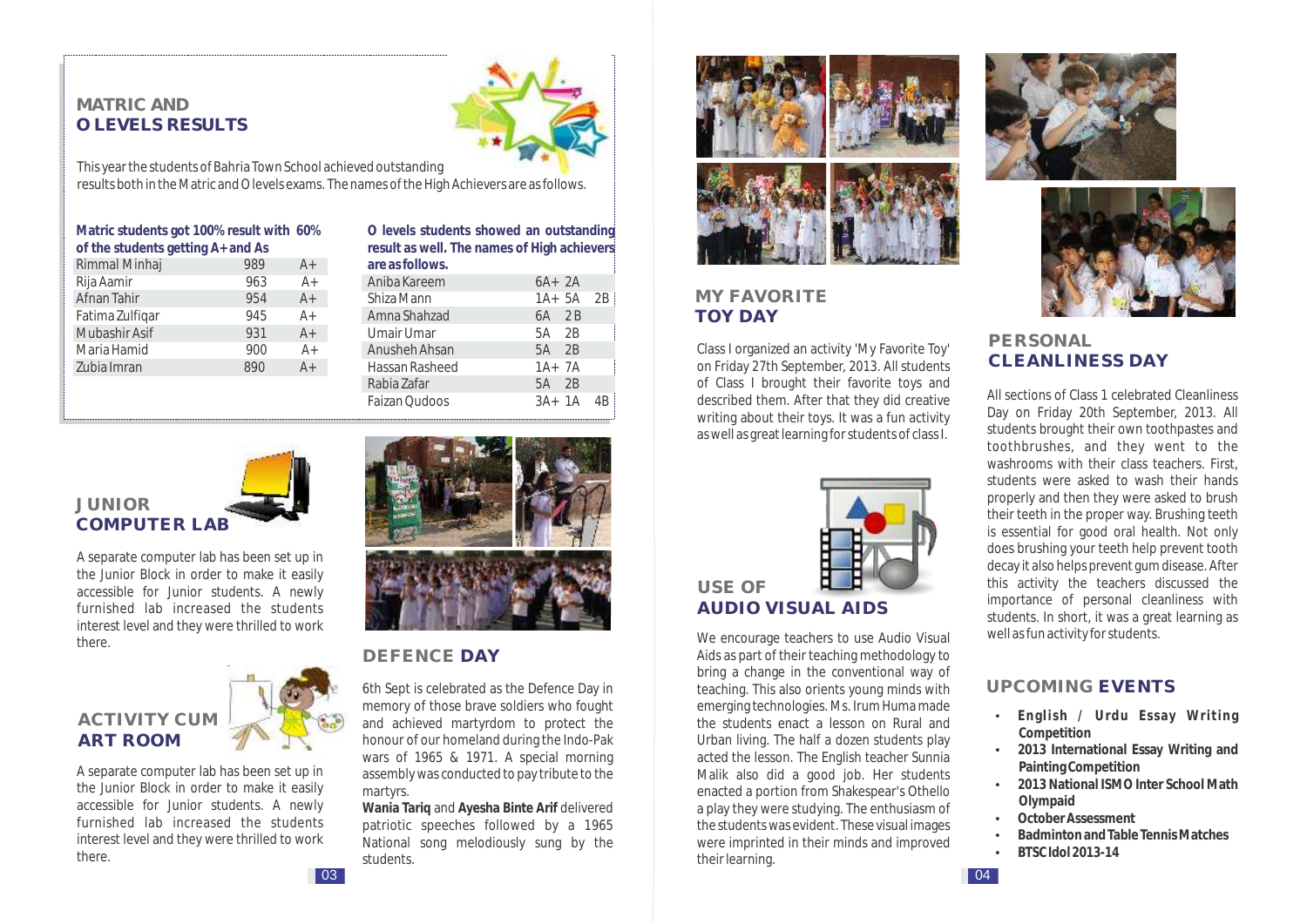#### **PRE-SCHOOL SECTOR A**

## **GRAND PARENTS DAY**

The role of grandparents has always been important, more so because nowadays busy parents rely on their parents to help out with childcare. To enhance the love and importance of grandparents a theme day was celebrated by Nursery and Montessori classes. Children were accompanied by their grandparents. The event was thoroughly enjoyed by children, teachers and grandparents. Various poems were sung by the students. This not only increased their interaction with one other but also provided a chance to the students to express their love and affection for their grand parents.





## **COLOURED DAY**

Prep classes celebrated their colour day in which they learnt about secondary colours. The event was full of merriment and fun as students got a chance to play with colours and learnt to use their creativity. Activities like sorting and crafting were children's favourites as they had a chance to display their thoughts and ideas by drawing.

#### **WELCOME PARTY**

A welcome party for the new students of Pre School was arranged by the teachers. All the classes were decorated, Children wore coloured clothes and brought snacks to share with others. The day ended with smiles and happiness all around as children had a lot of fun filled activities to do.

#### **RED DAY**

Red Day was celebrated by the young students of nursery classes. Children came in red coloured clothes and were involved in different activities based on red colour like show and tell colour, sorting and singing.



## **FIELD TRIP**

A very exciting and informative trip was enjoyed by nursery classes. They visited Duck Park. Children were fascinated to see ducks swimming in the clear blue water. Different species of birds was another attraction for them. Colourful feathered birds with different shaped beaks and the loud chirping sounds all made them feel close to Nature.



## **BAHRIA TOWN SCHOOL ORCHARD CAMPUS**

Bahria Town School is a world class institution committed to the overall development of children. It provides an outstanding environment and facilities to make learning, a joyful experience for the students.

Bahria Town School has recently opened a modern purpose built air-conditioned Campus at Bahria Orchard with the following Key Features

- $\cdot$  State of the art science and computer laboratories, library, auditorium and sports facilities.
- Qualified and trained faculty with regular training through workshops.
- Extracurricular activities including sports, debates, drama, music and art.
- Student career counseling at senior level
- School transport facility

The following Academic Programs are offered

- RTSC Preschool
- Ÿ Junior school: Class I V
- Middle school: Class VI VII
- FA, FSc (Pre-Med /Eng), ICS, I Com



## **WELCOME PARTY**

A welcome party was held for Pre School students on their first day of joining the school. The little angels were dressed in party dresses. They had their snacks together and had fun by dancing on their favourite tunes. Students excitement and interest were worth watching.



## **ORIENTATION DAY**

The Management and staff were very excited at the opening of the new School as they had all worked hard to make it a big success. The classrooms had been beautifully decorated to make the environment very attractive for the students.

Bahria Town Orchard Campus opened on **11th September** after the orientation Day on which the parents were invited and were informed about the schools upcoming events and to make them familiar with the school curriculum and co curricular activities which will be held in the school and other details of everyday life at school. The parents were given a detailed tour of the campus.